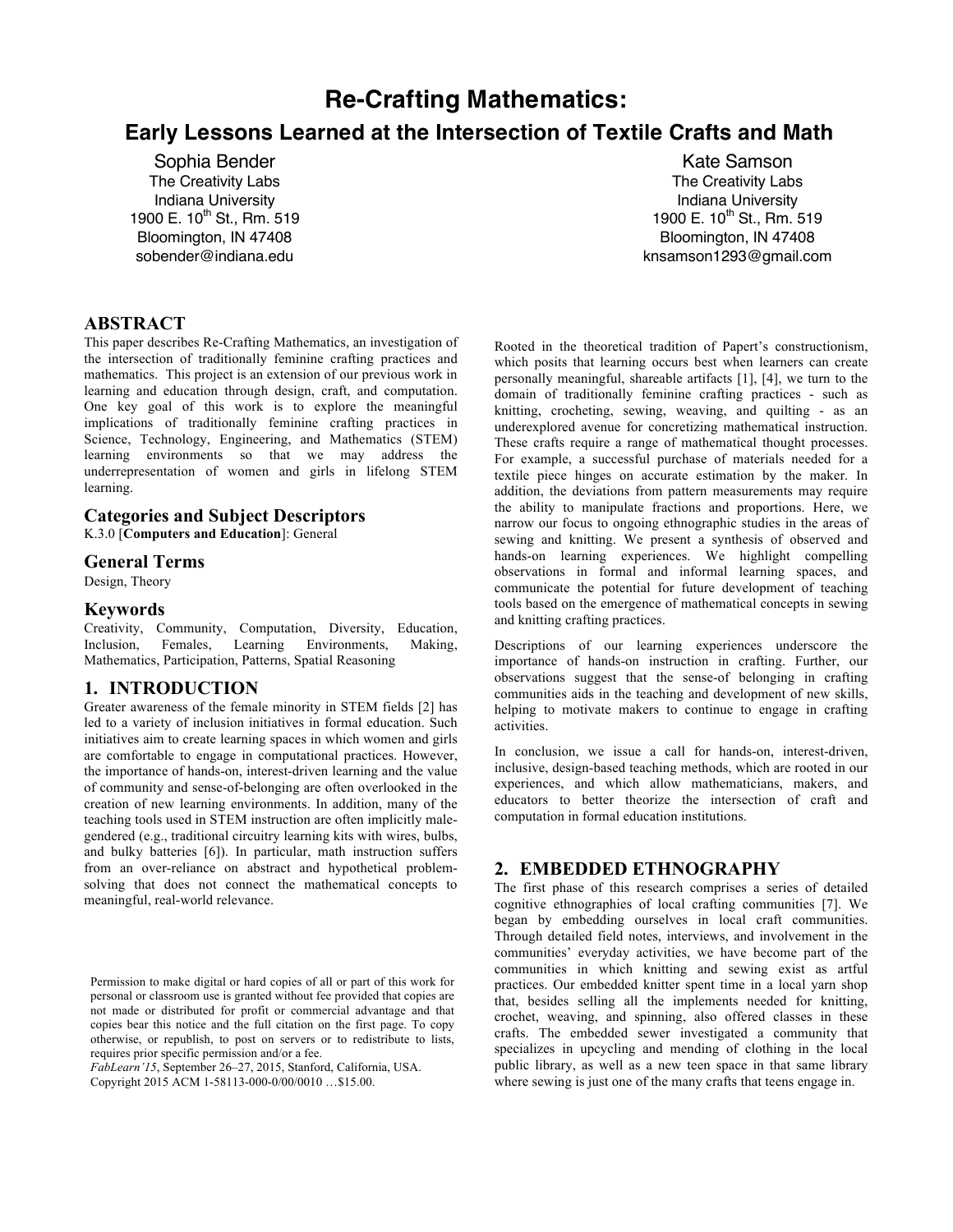Our field notes on these spaces include details of crafter skill level and personality, language used in the crafting instruction, inferences of the use of gesture in teaching, and notes of the space in which the learning takes place. These observations focus on individual crafters as well as collaborative groups of crafters. The ethnographers are careful to note details of the space that facilitate the learning experience and lead to the development of a relationship between individuals in the space, such as the location of instructor and student in relation to each other.

An important component of the embedded ethnographies is to actually engage in the craft. Both ethnographers started as novices in their chosen craft, so we could observe firsthand how the learning curve works in these spaces, and what kinds of valued disciplinary content—especially with respect to mathematics were necessary to successfully produce products of increasing complexity. The ethnographers were careful to document the value of mistake-making in skill acquisition as their own crafting skills developed.

The knitter began with a series of scarf projects that allowed for the development of technical skills. She has progressed to morecomplex hat and garment projects, which include color work. Learning to knit projects of higher complexity enables her to combine her curiosity in code-like patterns with her interest in design and soft, fiber materials. Meanwhile, the sewer chose to sew cosplays—costumes of characters from media properties. She has created clothing items like a sailor collar, skirt, high-collared robe, hooded cloak, and shorts. Sewing cosplays is her way of exploring her interests in geek media and connecting sewing to youth culture, since the vast majority of cosplayers are teens and young adults.

#### **3. EXPLORATION OF MATH IN CRAFT**

In our study of sewing and knitting, we encountered many ways in which we had to apply math in a concrete manner in order to accomplish our project goals.

## **3.1 Estimation**

Textile craftwork involves estimation at many stages in the crafting process. Prior to the initialization of a project, the maker must approximate the amount of material that must be obtained. In order to complete the project successfully, this material should be obtained at one time, as dye lots often change over time, and slight variations in color could disrupt the crafter's design for the piece. Many crafters develop a personalized style or trademark in their work, which can lead to variations in estimation. Such variations are often rooted in aesthetic preference.

Sewing: Because characters' outfits often do not look like ordinary clothing, cosplayers usually cannot simply buy patterns for them at a craft store and instead must use fan-created guides and patterns found online. For the cosplay involving a hooded cloak and shorts all made out of the same color fabric, the online patterns did not provide an estimation of amount of fabric needed. The embedded sewer had to measure her own body according to the measurements provided in the patterns, and then use that to calculate her own estimations, including seam allowance, of how many yards of fabric the pieces would require. This also showcases how important the mathematical skill of measuring is to sewing.

Knitting: The most accurate measure with which to measure yarn is in yards. The knitter must consider the weight of the yarn when making estimations about the yardage. For example, fine yarn is much lighter than bulky yarn and yields a greater number of stitches per inch. This means that a project made with fine yarn will require a greater number of yards of yarn. The embedded knitter chose to make pieces of slightly larger or smaller size than the size noted on the patterns she worked with. This design preference required the embedded knitter to use a different amount of yarn from the amount specified on the pattern. The embedded knitter learned to make accurate approximations based on yarn weight and project size.

## **3.2 Counting, Addition, & Subtraction**

Knitting: Arithmetic operations are required in knitted craft, for the knitter must count the number of stitches in each row to ensure consistency and accuracy with respect to the pattern. 3- Dimensional patterns, such as hat projects, required the embedded knitter to use increase and decrease techniques in order to add or subtract the number of stitches in a given row. These techniques required the embedded knitter to call on arithmetic skills learned early in education.

## **3.3 Ratio and Proportion**

Sewing: Sewers sometimes encounter patterns that do not fit their body size, and must use ratios and proportions to increase or decrease the pattern's size. For instance, when making the robe, the embedded sewer and her more experienced helper started with a shirt pattern the latter had made years ago. They had to enlarge it and add to it in order to create the effect of looseness that the robe required.

Knitting: To custom-fit knitted pieces to the individual, the knitter must be able to transform the pattern through the manipulations of ratios and proportions. For example, the embedded knitter chose a scarf pattern that called for lightweight wool, but she chose to make a larger scarf from chunkier wool. Knitters must manipulate ratios and proportions in order to determine the amount of yarn needed for the pattern so that the piece will be created with the desired fit or look.

## **3.4 Spatial Visualization**

Sewing: Every sewing project that involves creating a piece of clothing involves envisioning what 2-dimensional fabric will look like when worn by a person in 3 dimensions. Sewing patterns are also on flat, 2-dimensional paper, and require 3-D visualization in order to understand them. An example from the sewer's experience is the first time she was instructed to sew something in this case, a sailor collar—inside-out: she had to mentally envision what the collar would look like when it was turned rightside-out, so she could figure out which sides of the fabric would be outwardly visible.

Knitting: Like a sewing pattern, a knitting pattern is printed and shared on 2-dimensional paper spaces. However, knitted projects are often 3-dimensional. One example from the embedded knitter's experience is the hat project she began earlier in her knitting ethnography. She learned to view the hat pattern in 2 dimensions and then visualize the object in 3-dimsensional space.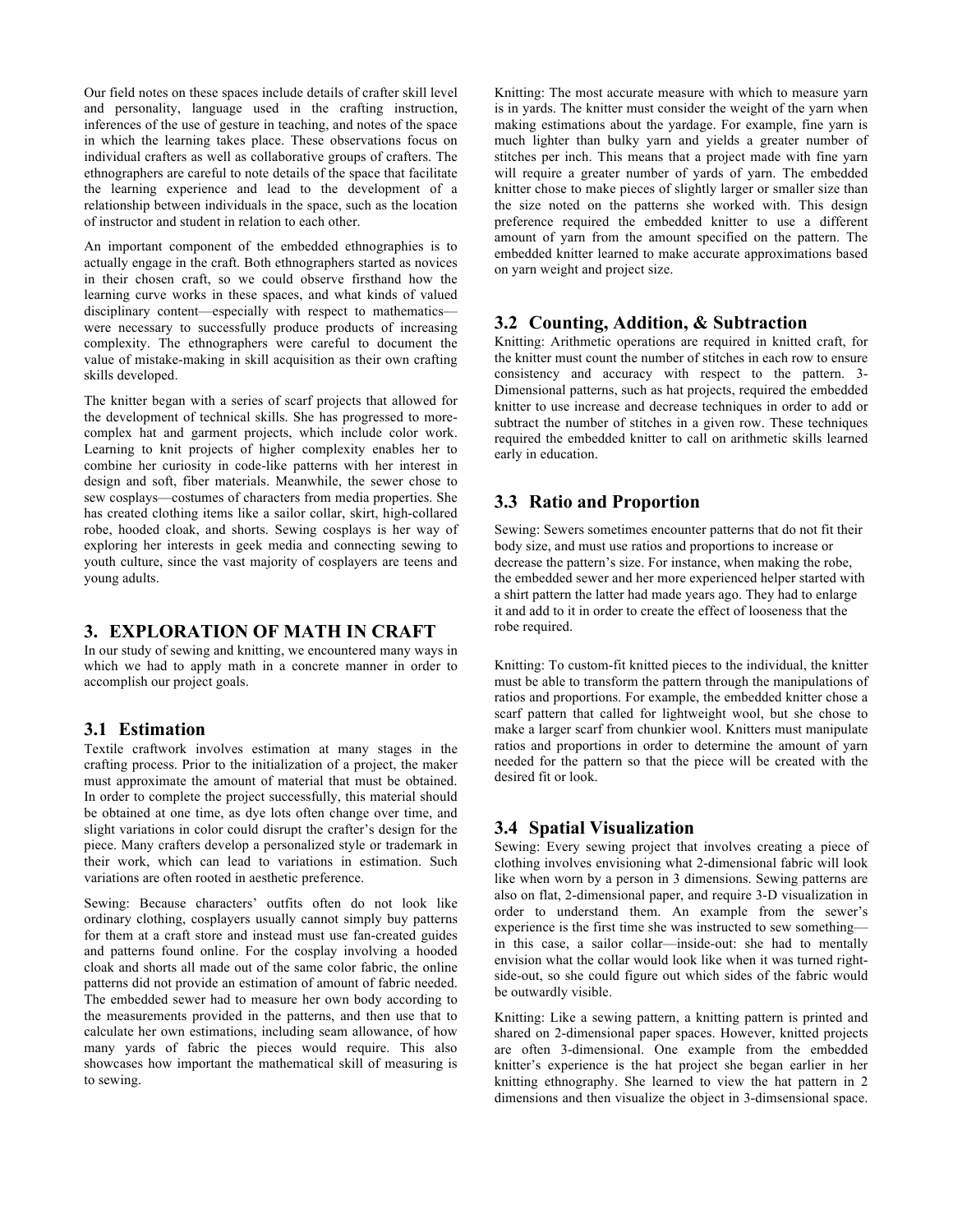Further, the embedded knitter engaged in spatial rotation of the knitted object when she imagined the knitted piece from different angles before completion.

## **3.5 Symmetry**

Sewing: Most outfits are meant to be bilaterally symmetrical, so sewers want both the left and right halves of an outfit to be identical mirror images of each other. This often means folding fabric at the midpoint and drawing half of a pattern on the fabric, then cutting through both layers of the folded fabric so both sides will turn out identical. The embedded sewer had to do this numerous times in both the robe and hooded cloak cosplay.

## **4. OTHER VALUED DISCIPLINARY CONTENT**

The embedded sewer incorporated content from disciplinary areas other than math when creating her cosplays. For instance, she included *science* and *technology* by sewing lights into her costumes with conductive thread, which our lab's previous work has shown to be effective for learning about circuits [5]. She was motivated to use new *high-tech maker tools* like 3D printers and laser cutters for the first time in order to create accessories and details for the costumes. Like any sewer, she had to keep in mind aspects of *aesthetics* and *artistry* in order to ensure her costumes looked pleasing to the eye. And because she had to interpret characters from media in order to create their costumes, she was also engaging in *literacy* practices. This shows the broad educational applications that are possible when other spheres are incorporated into textile crafts.

## **5. HANDS-ON LEARNING & MAKING**

There is no way to learn how to sew or knit without actually engaging in sewing or knitting. It is an inherently hands-on process. It often involves the creation of something specific, so the crafter sets a goal to create a concrete product that can then be worn and shared with others, fitting in exactly with constructionist ideals [1], [4]. To properly create sewn and knitted projects, crafters must attend to and accurately complete the math and other required disciplinary content. It provides motivation to learn this content that an abstract, school-bound lesson might not do.

Another aspect of constructionist learning that Papert [4] emphasized was the personal meaningfulness inherent in a product that a learner has constructed for herself. From our experiences and from others' experiences that we have observed, we know that crafters attach special meaning to the products they have made, even if they did not turn out exactly as initially planned. There is a sense of ownership and pride that cannot be derived from a mass-produced object or from an abstract math problem worked out on paper only.

## **6. INTEREST-DRIVEN LEARNING**

Another goal of the Re-Crafting Mathematics project is to tap into youths' interests so that they become intrinsically motivated to pursue the craft and thus, learn the math involved. For instance, the embedded sewer pursued cosplay because otherwise, she would not have found sewing to be very exciting. Her observations of the library's teen space have revealed some burgeoning interest in crochet, knitting, and sewing. One fruitful avenue appears to be engaging the teens' existing interests in pop culture media. For instance, at a puppet-making workshop, most of the teens chose to create puppets based off of their favorite books, movies, and video games. There is also a significant group there that has either shown interest in or already engages in cosplay.

The potential of this is that while many youth, especially girls, feel alienated from the math they learn in math class [3], if they are intrinsically motivated to pursue textile crafts and come to see the math involved in them, then they may come to identify more personally with math. Since textile crafts are a domain traditionally associated with women and femininity in our culture, girls may feel more invited into a math class that involves textile crafts. In this way, we hope this project will help to lead to more gender parity in STEM fields, as well as greater innovation in those fields as more diverse perspectives bring in unexpected ideas from textile crafts.

## **7. ROLE OF COMMUNITY IN LEARNING**

In schools, where an overreliance on grades can sometimes lead to an overemphasis on individual performance and competition, the communal aspects of learning can often be overlooked. In textile crafting communities, however, the apprenticeship models of artisanal craftsmanship are alive and well. As the embedded ethnographers observed in their field sites, this type of learning often involves a more expert crafter working one-on-one with a novice to show them the ropes and help them debug mistakes.

Our observations in formal and informal learning environments show that hands-on learning scenarios, in which more experienced crafters pass crafting practices to novice crafters through spoken and gestured instruction, are beneficial for the creation of community in education and interactive learning spaces. The instructor can speak to the student directly while she *shows* the complexity of the crafting technique. The instructor can also observe the mistakes of the student in real-time, which encourages communication between the instructor and the student. Such observations point to the importance of community to effective communication practices between student and instructor in learning environments.

In addition, the modern era allows the expansion of crafting communities onto the internet. Knitting has social networks, like Ravelry, which allow crafters to post, share, and borrow patterns for garments and other projects. Similarly, cosplay would be much more difficult without the online guides and tutorials of those who have made the same costume before.

Community also provides a meaningful context, and thus, motivation to engage in textile crafts. If a teen's friends are making cosplay costumes and are going to have fun pretending to be their favorite characters at a fan convention, then that teen will likely be motivated to participate as well. In addition, handmade gifts given to family and friends are often viewed as more special, and thus generosity toward loved ones can be the community aspect motivating textile craftwork.

# **8. IMPLICATIONS FOR EDUCATIONAL PRACTICE**

One goal of this line of research is to develop novel prototypes for teaching tools in STEM learning environments. So far, our